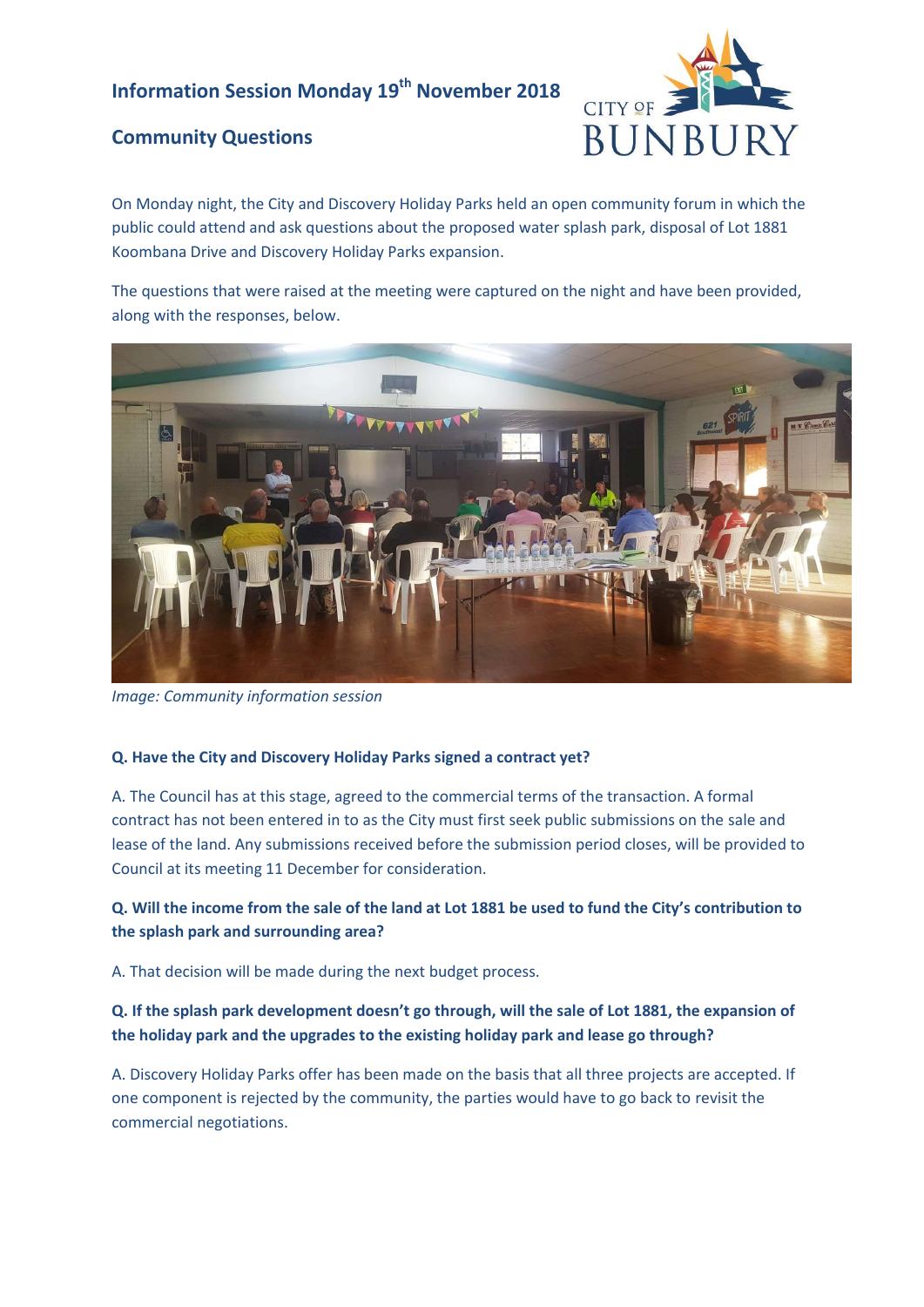#### **Q. How will traffic be managed?**

A. In relation to the traffic exiting from Lyons Cove on to Koombana Drive, the City will undertake traffic modelling to determine the safest way to cater for this growing need. At this stage, a roundabout is identified as the most practical solution, however, that will require further investigation and discussion with Main Roads WA.

In the interim, the City and Discovery Holiday Parks are committed to reviewing signage in the area as well as educating visitors about how to access Koombana Foreshore and the holiday park.

#### **Q. How will parking be managed?**

A. The City has prepared a concept plan of how Lyons Cove and the car park will be configured. This will include the construction of 53 new car parking bays as well as the retention of all existing long parking bays for vehicles towing boats. The design also provides for a greater separation between pedestrians and vehicles.

## **Q. How will congestion be managed at busy times? Will the City consider limiting length of stay in the car park?**

A. This is not something the City has yet considered; however, limiting visits to three hours may be an option to ensure everyone is able to access the splash park. The City would need to review the parking allocated to the users of the boat ramp though as those users will require a much longer length of stay.

#### **Q. Will there be better pedestrian crossing made available on Koombana Drive?**

A. Yes, the City already has plans to install a pedestrian footpath along Koombana Drive and will ensure a pedestrian refuge is installed to complement the future road upgrades.

#### **Q. Can the City put in a pedestrian overpass?**

A. In theory, yes the City could, with the right funds being allocated. However, pedestrian overpasses are widely underutilised unless there is no other way to get across a road. Pedestrians will always take the shortest route, which will be directly across the road.

#### **Q. Will the splash park be open all year round?**

A. Yes. The splash park will be open all year round however to activate the water features, the users have to press a button. When the splash park is not in use, the water features will not come on.

#### **Q. Will the splash park be free to use?**

A. Yes, both the City and Discovery are committed to ensuring this is a free and publicly accessible splash park for residents and visitors.

#### **Q. Will the splash park be supervised?**

A. The splash park has been designed so that there is a zero depth of water and that the perimeter of the splash park is fenced. This ensures the facility is as safe as possible and doesn't require constant supervision by Discovery Holiday Parks staff.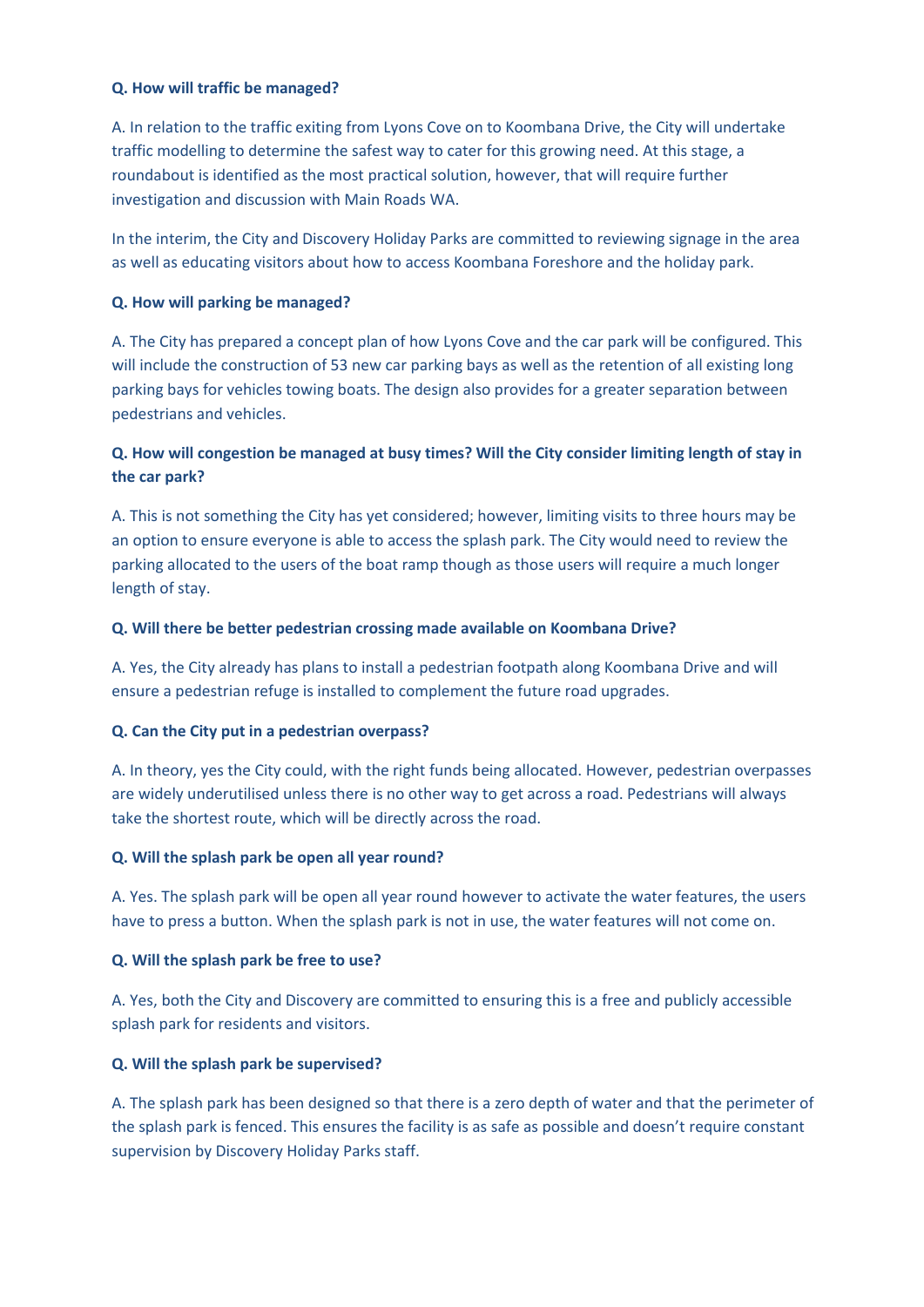#### **Q. What about managing anti-social behaviour?**

A. As at all of Discovery Holiday Parks recreational amenities, there is signage erected around the perimeter of the splash park that outlines the conditions of entry including acceptable behaviours.

Where patrons are not adhering to these conditions of entry, Discovery Holiday Parks has the right to ask those people to leave.

#### **Q. How do you get people out of the splash park?**

A. Along with displaying hours of operation, Discovery Holiday Parks will have a close down procedure in place whereby people are notified of the intent to close the splash park and asked to vacate the premises. The splash park features are also on a timer and this will shut down at closing time. The perimeter fence will then be locked.

#### **Q. Is the water recycled?**

A. Yes. There is about 60,000 litres of water held in tanks underground that are treated regularly and returned back to the splash park.

#### **Q. Are there any age restrictions to enter the splash park?**

A. No. The splash park can be enjoyed by people of all ages.

#### **Q. Is the splash park accessible?**

A. Absolutely, the design of the splash park is accessible.

#### **Q. How will noise to nearby residents be managed?**

A. The splash park will be open around 8am and will be programmed to switch off at dusk. The time of day that the water features will be switched off will be seasonal. As it gets dark earlier in winter, the features will be turned off earlier. This is to cater for not only the nearby residents but also Discovery Holiday Parks guests.

#### **Q. What is the time frame for development?**

A. The City and Discovery are committed to have the expansion of the holiday park, the splash park and the redevelopment of the foreshore area completed by December 2019 in time for summer.

## **Q. Where Discovery Holiday Parks have developed other splash parks, are they near residential areas?**

A. Yes, Discovery Holiday Parks has a number of splash park developments in Australia that back on to residential areas, as well as to their on-site residents within their parks. They have not experienced any issues from residents with these.

## **Q. Where Discovery Holiday Parks have developed other splash parks, are they well patronised and accepted by the community?**

A. Yes. At those towns where a splash park has been developed, the towns observe better visitation, increased lengths of stay and attracts a new demographic of visitor to their area. The communities have seen the flow on benefits to their towns and Cities and have embraced the development.